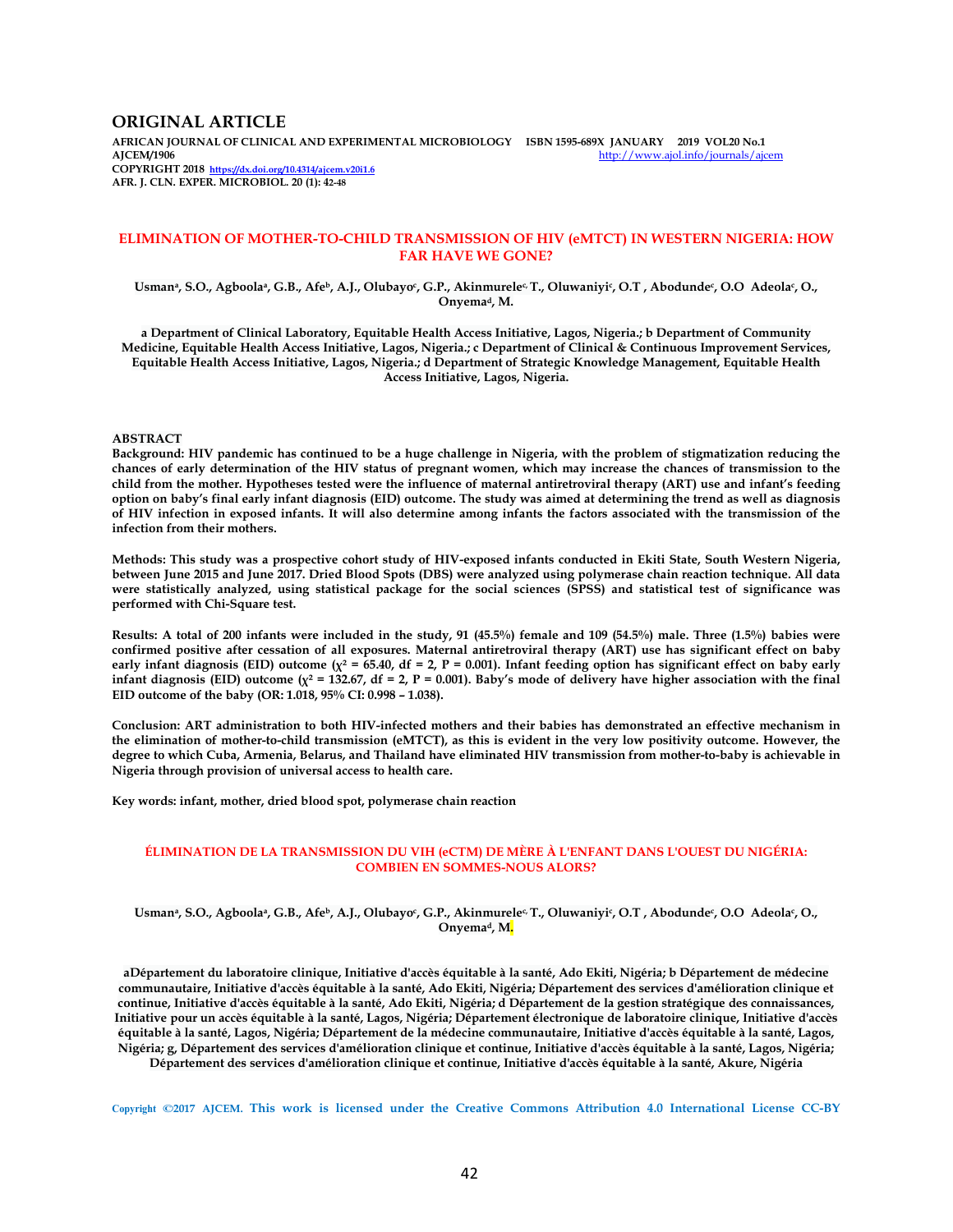#### **RÉSUMÉ**

**Contexte: Au Nigéria, la pandémie de VIH continue de poser un problème énorme, le problème de la stigmatisation réduisant les chances de déterminer rapidement le statut VIH des femmes enceintes, ce qui peut augmenter les risques de transmission de la mère à l'enfant.** 

**Les hypothèses testées étaient l'influence de l'utilisation du traitement antirétroviral par la mère et de l'option d'alimentation du nourrisson sur le résultat final du diagnostic précoce du nourrisson. L'étude visait à déterminer la tendance ainsi que le diagnostic d'infection par le VIH chez les nourrissons exposés. Il déterminera également chez les nourrissons les facteurs associés à la transmission de l'infection par leur mere** 

**Méthodes: Cette étude était une étude de cohorte prospective menée entre juin 2015 et juin 2017 dans l'État d'Ekiti, dans le sudouest du Nigéria, auprès de nourrissons exposés au VIH. Les taches de sang séché ont été analysées à l'aide de la technique de réaction en chaîne de la polymérase. Toutes les données ont été analysées statistiquement, en utilisant un logiciel statistiquepour les sciences sociales (SPSS) et un test statistique de signification a été réalisé avec un test de Chi-Square.** 

**Résultats: Un total de 200 nourrissons ont été inclus dans l'étude, 91 (45,5%) femmes et 109 (54,5%) hommes. Trois bébés (1,5%) ont été confirmés positifs après la cessation de toutes les expositions. L'utilisation du traitement antirétroviral par la mère a un effet significatif sur l'issue du diagnostic précoce chez le nourrisson (ID² = 65,40, df = 2, p = 0,001). L'option d'alimentation du**  nourrisson a un effet significatif sur l'issue du diagnostic précoce du nourrisson (ID<sup>2</sup> = 132,67, df = 2, p = 0,001). Le mode **d'accouchement du bébé est davantage associé au résultat final de l'EID du bébé (OR: 1,018, IC 95%: 0,998 - 1,038). Conclusion: l'administration d'un traitement antirétroviral aux mères infectées par le VIH et à leurs bébés a démontré un mécanisme efficace pour éliminer la transmission mère-enfant (eMTCT), ce qui est évident dans le résultat de très faible positivité. Cependant, il est possible d'atteindre au Nigéria le degré auquel Cuba, l'Arménie, le Bélarus et la Thaïlande ont éliminé la transmission du VIH de la mère à l'enfant grâce à un accès universel aux soins de santé.** 

**Mots clés: nourrisson, mère, tache de sang séché, réaction en chaîne de la polymérase** 

### **INTRODUCTION**

Prevention of mother-to-child transmission of HIV (PMTCT) is the most successful HIV prevention intervention globally (1). Elimination of mother-to-child transmission of HIV (eMTCT) is key to the global effort to combat sexually transmitted infections (STIs) and to end AIDS by the year 2030. Cuba was the first country validated by the World Health Organization (WHO) in 2015 to have successfully eliminated mother-to-child transmission (MTCT) of HIV and syphilis. Countries such as Thailand, Armenia, Belarus and Republic of Moldova have gone on to join Cuba in 2016 (2). The countries ensured early access to pre-natal care, HIV & syphilis testing for pregnant women and their partners and treatment for women who test positive, as well as their babies. They provided reproductive health in formation, engaged communities and conducted outreach to marginalized populations, in a manner consistent with basic human rights and gender equality, showing a perfect integration of maternal and child health with sexual & reproduction health and HIV services (2).

Mother-to-child transmission (MTCT) of HIV resulted in approximately 370,000 infant infections worldwide in 2009 (3). The same year, estimated 2.5million children worldwide were living with HIV, mostly a consequence of MTCT and more than 90% of these children are in Sub-Saharan Africa (3). Mother-to-child transmission of HIV can occur in uterine (in-utero), during delivery (intrapartum) or after birth (postnatally) through breastfeeding. Strategies to reduce MTCT focus on these periods of exposure and include the use of antiretrovirals (ARVs), caesarean section before the onset of labour or rupture of membranes and even may involve complete avoidance of breastfeeding (4). The combination of these interventions when effectively followed, reduce the risk of MTCT to as low as 1-2% (5). In the absence of intervention, 30-45% of all infants born to HIV positive mothers will be infected and 10-20% will be infected through breastfeeding (6).

In infants born from HIV-infected women, maternal anti-HIV antibodies cross the placenta and persist in infant blood for up to 18 months. These antibodies usually represent exposure to maternal HIV rather than the true infants less than 18 months by antibody-based tests. Only virological tests can be used for an accurate diagnosis of HIV before 18months of age (7). A dried blood spot (DBS) is the sampling method used for HIV-exposed infants. Infants can be tested from six weeks of age and sample **collection is from finger, toe or heel depending on the age and weight of the baby (8).** 

A research work published in 2014 on the impact of HIV PMTCT reported 7.0% of the children to be positive, with highest prevalence found among children in age-group 6-18 months (16.1%) (9). An overall prevalence of 16.98% of postnatal HIV was observed in a study on PMTCT published in 2010 (10). In Tanzania, an overall MTCT prevalence rate of 6.3% was reported, with infants on exclusive breastfeeding at the time of first DBS PCR was 86.5% (11). Another research in eastern Cameroon, published in 2013, reported that 50% of the infants were exclusively breastfed and based on the first PCR tests data, an overall prevalence of 11.6% was reported (12). In 2010, a study carried out in Malawi showed that 13.8% of the children born to HIV-positive mothers in 2009 were themselves HIV- positive as infants (13). In China, 4.4% mean HIV-positive rate of exposed infants was reported (14). Meanwhile, only 1.5% & 1.3% of babies within 18-month PMTCT program were confirmed positive in year 2013 & 2014 respectively after all exposure cessation in Western Nigeria (15). This study is therefore designed to determine the diagnosis and trend of HIV infection in exposed infants and the factors associated with mother-to-child transmission (MTCT) among the infants.

### **RESEARCH HYPOTHESIS**

Maternal antiretroviral has no significant effect on baby final early infant diagnosis outcome.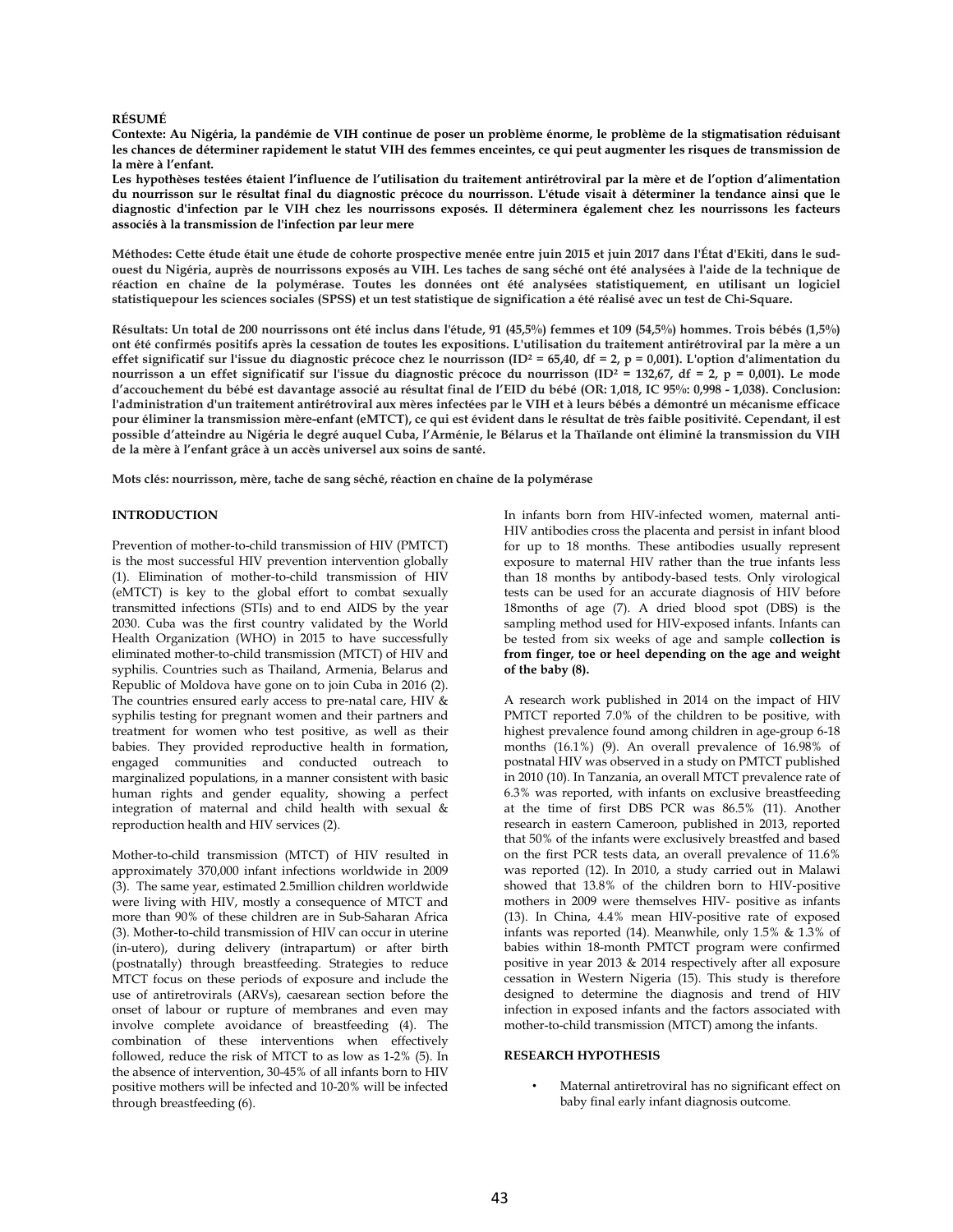Infant's feeding option has no significant effect on final early infant diagnosis outcome.

### **METHODOLOGY**

This study was a prospective cohort study of all HIVexposed infants enrolled at health facilities in Ekiti State from June 2015 and June 2017. The study population was HIV-exposed infants whose second (i.e. final) early infant diagnosis (EID) result has been determined by HIV nucleic acid testing polymerase chain reaction (PCR) and baby's final outcome (alive/dead) is known. Relevant data such as age, sex, ARV therapy for mother and baby, infants feeding choices, place of delivery, duration of HAART use, HIV DNA results, among others were analysed. Results of samples analysed were received as dried blood spots (DBS) collected from each infant and analysed at the PCR Laboratory at State Specialist Hospital Akure Ondo State with an automated real-time amplification and detection of DNA using a qualitative DNA polymerase chain reaction (PCR) analyser by (Roche Molecular Diagnostics, Basel, Switzerland). HIV testing was also done at the Federal Teaching Hospital Ido Ekiti, State Specialist Hospital Ikere Ekiti & Ekiti State University Teaching Hospital Ado Ekiti.

The data analysis was done using statistical package for the social sciences (SPSS) for windows version 23.0 software (SPSS Inc; Chicago, IL, USA). Frequency counts were

generated for all variables and statistical test of significance was performed with chi-square test. Significance was fixed at P < 0.05 and highly significant when P < 0.01.

#### **RESULTS**

A total of 200 infants were included in the study with mean age (in months) 13.80 ± 1.20, 91 (45.5%) female and 109 (54.5%) male. The research outcomes showed that majority of the children were breastfed exclusively, with the main mode of delivery being spontaneous vaginal delivery (SVD), 173 (86.5%) while one hundred and seven (53.5%) of the mothers had antiretroviral therapy started during pregnancy. Nearly 60% of the mothers used recommended first line regimen Tenofovir/Lamivudine/Efavirenz while most of the babies took single dose nevirapine.

Three (1.5%) babies were confirmed positive after cessation of all exposures, largely breastmilk. Maternal antiretroviral therapy (ART) use was found to have a significant effect on baby early infant diagnosis (EID) outcome ( $\chi^2$  = 65.40, df = 2,  $P = 0.001$ ) while infant feeding option also had significant effect on baby early infant diagnosis (EID) outcome ( $\chi^2$  = 132.67, df = 2,  $P = 0.001$ ). Baby's mode of delivery was also found to have higher association with the final EID outcome of the baby (OR: 1.018, 95% CI: 0.998 – 1.038).

The full results are captured in tables:

| <b>CHARACTERISTICS</b>                    | Frequency      | $\frac{0}{0}$ |  |
|-------------------------------------------|----------------|---------------|--|
| <b>BABY AGE (MONTHS)</b>                  |                |               |  |
| 12                                        | 22             | $11.0$        |  |
|                                           |                |               |  |
|                                           | 73             | 36.5          |  |
| 13                                        |                |               |  |
|                                           |                |               |  |
| 14                                        | 54             | 27.0          |  |
|                                           |                |               |  |
|                                           | 31             | 15.5          |  |
| 15                                        |                |               |  |
|                                           | 15             | 7.5           |  |
| 16                                        |                |               |  |
|                                           | $\overline{5}$ | 2.5           |  |
| 17                                        |                |               |  |
| <b>SEX</b>                                |                |               |  |
|                                           |                |               |  |
| Male                                      | 109            | 54.5%         |  |
|                                           |                |               |  |
| Female                                    | 91             | 45.5%         |  |
|                                           |                |               |  |
| <b>MODE OF DELIVERY</b>                   |                |               |  |
|                                           |                |               |  |
|                                           |                |               |  |
| <b>Spontaneous Vaginal Delivery (SVD)</b> | 173            | 86.5%         |  |
|                                           |                |               |  |
| Caesarean Section (C/S)                   | 27             | $13.5\%$      |  |
|                                           |                |               |  |

#### **TABLE 1: CHARACTERISTICS OF INFANTS AND MOTHERS**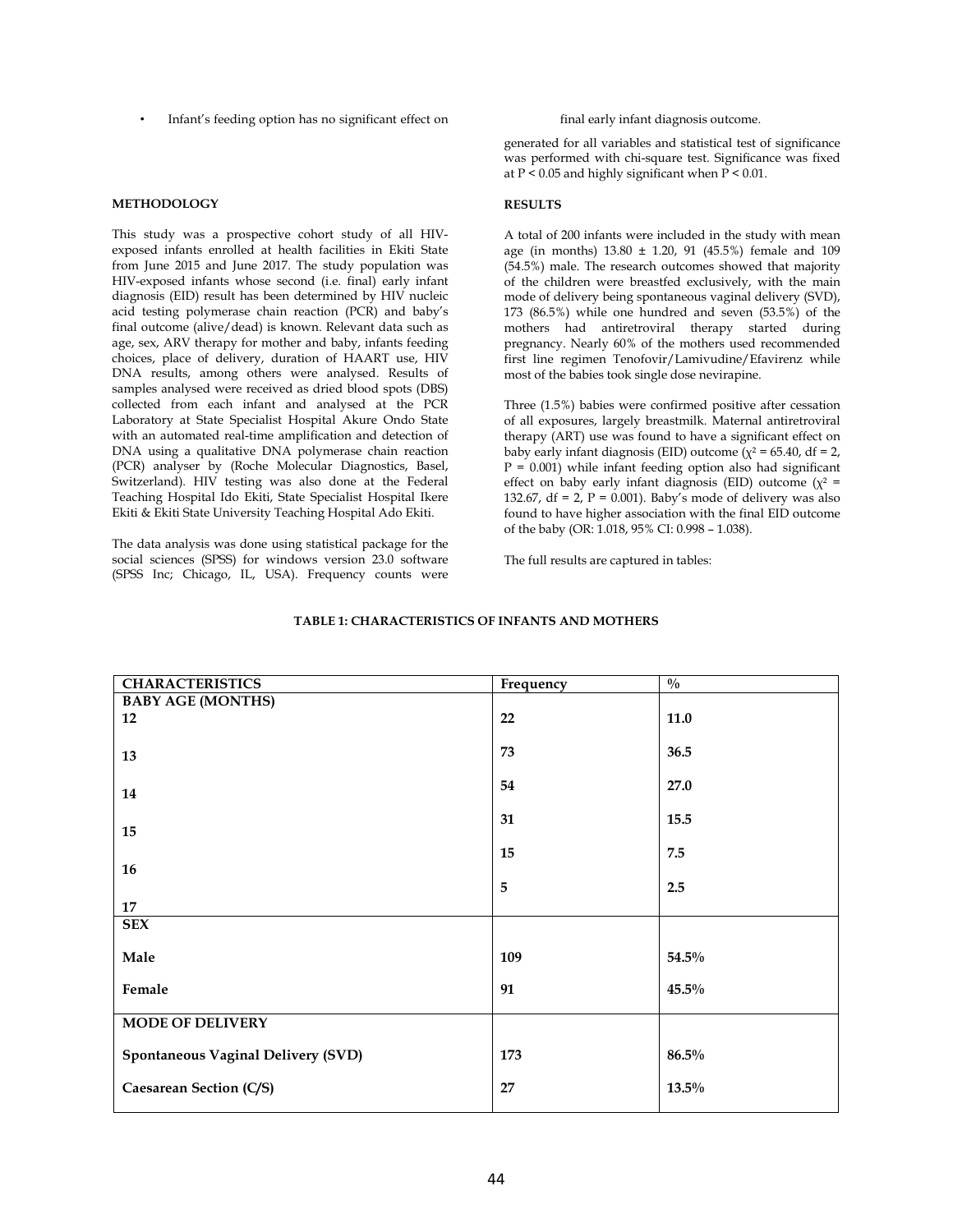| <b>PLACE OF DELIVERY</b>              |                         |         |
|---------------------------------------|-------------------------|---------|
| Mission                               | $\overline{7}$          | 3.5     |
| <b>Primary Healthcare Centre</b>      | 23                      | 11.5    |
| Private Clinic                        | 12                      | 6.0     |
| <b>Secondary Healthcare Facility</b>  | 26                      | 13.0    |
| <b>Tertiary Healthcare Facility</b>   | 132                     | 66.0    |
| MATERNAL ENROLMENT TO CARE            |                         |         |
| Yes                                   | 196                     | 98.0    |
| N <sub>0</sub>                        | $\bf{4}$                | 2.0     |
| <b>MATERNAL ENROLMENT/ART</b>         |                         |         |
| HAART started before pregnancy        | 89                      | 44.5    |
| <b>HAART</b> started during pregnancy | 107                     | 53.5    |
| No HAART taken                        | $\overline{\mathbf{4}}$ | 2.0     |
| <b>MATERNAL OUTCOME</b>               |                         |         |
| <b>Alive</b>                          | 197                     | 98.5    |
| Dead                                  | 3                       | 1.5     |
| TYPE OF ARV USED BY MOTHER            |                         |         |
| Zidovudine/Lamivudine/Nevirapine      | 78                      | 39.0    |
| Tenofovir/Lamivudine/Efavirenz        | 118                     | 59.0    |
| None                                  | $\bf{4}$                | 2.0     |
| <b>INFANT ARVs (NEVIRAPINE TAKEN)</b> |                         |         |
| Yes                                   | 199                     | 99.5    |
| $\mathbf{No}$                         | $\mathbf{1}$            | 0.5     |
| <b>INFANT EVER BREASTFED</b>          |                         |         |
| Yes                                   | 196                     | 98.0    |
| $\mathbf{N}\mathbf{o}$                | $\bf{4}$                | 2.0     |
| <b>BABY FEEDING OPTION</b>            |                         |         |
| <b>Exclusive Breastfeeding (EBF)</b>  | 194                     | 97.0    |
| <b>Breastmilk Supplement (EBS)</b>    | $\bf{4}$                | 2.0     |
| <b>Mixed Feeding (MF)</b>             | $\boldsymbol{2}$        | $1.0\,$ |
| <b>FIRST EID DONE</b>                 |                         |         |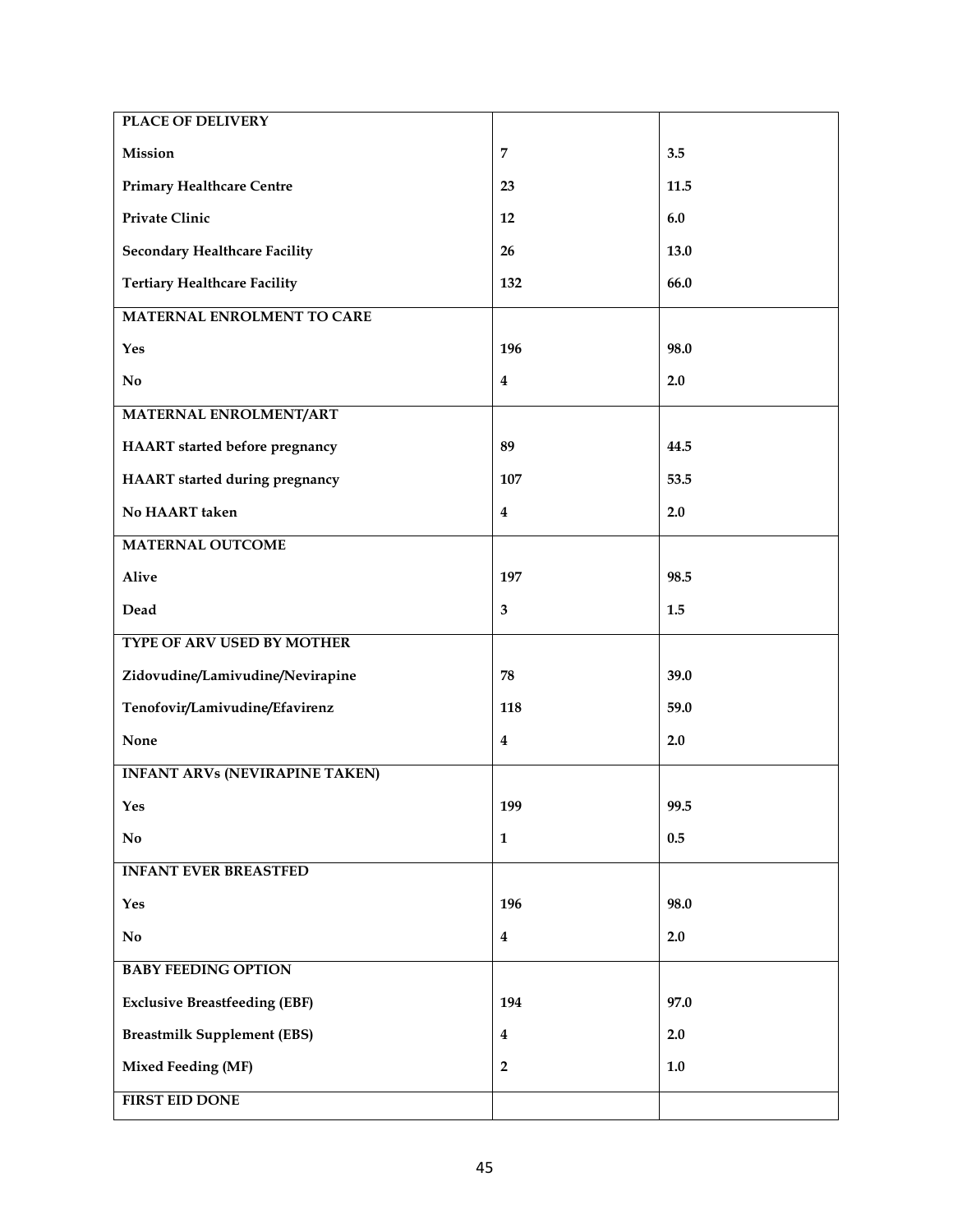| Yes                             | 200                     | <b>100</b> |
|---------------------------------|-------------------------|------------|
| $\mathbf{N}\mathbf{o}$          | $\pmb{0}$               | $\bf{0}$   |
| <b>FIRST EID RESULT</b>         |                         |            |
| Negative                        | 197                     | 98.5       |
| Positive                        | $\mathbf{3}$            | $1.5\,$    |
| <b>SECOND EID DONE</b>          |                         |            |
| Yes                             | 200                     | 100        |
| $\mathbf{N}\mathbf{o}$          | $\bf{0}$                | $\bf{0}$   |
| <b>SECOND EID RESULT</b>        |                         |            |
| Negative                        | 197                     | 98.5       |
| Positive                        | $\overline{\mathbf{3}}$ | 1.5        |
| RAPID TEST RESULT AT SECOND EID |                         |            |
| Negative                        | 197                     | 98.5       |
| Positive                        | $\mathbf{3}$            | 1.5        |
| <b>BABY FINAL OUTCOME</b>       |                         |            |
| Alive                           | 200                     | 100        |
| Dead                            | $\pmb{0}$               | $\pmb{0}$  |

# **TABLE 2 – CHI SQUARE RESULT SHOWING EFFECT ON BABY EARLY INFANT DIAGNOSIS (EID) OUTCOME**

| <b>VARIABLES (HYPOTHESES)</b>                                                                                                              | $v^2$  | df | Critical value | <b>Decision</b> | P-Value |
|--------------------------------------------------------------------------------------------------------------------------------------------|--------|----|----------------|-----------------|---------|
| <b>Maternal Antiretroviral</b><br>Therapy (ART) use does<br>not have significant effect<br>on baby early infant diagnosis<br>(EID) outcome | 65.40  | 2  | 5.99           | Rejected        | 0.001   |
| Infant feeding option does<br>not have significant effect<br>on baby early infant diagnosis<br>(EID) outcome                               | 132.68 | 2  | 5.99           | Rejected        | 0.001   |

The null hypothesis is rejected when the test statistic is greater than the tabled value or critical value.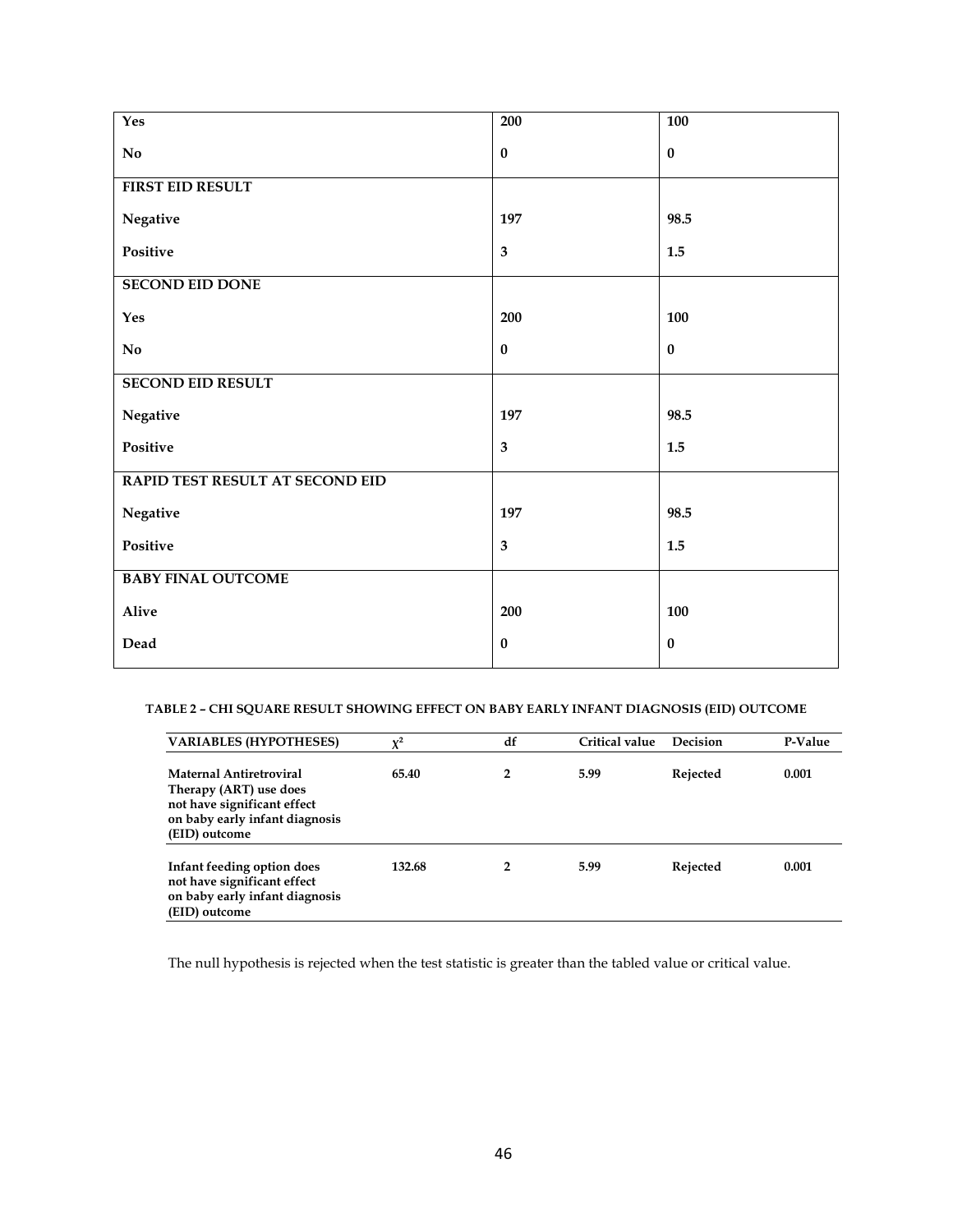

## **TABLE 3 – ODDS RATIO (OR) TABLE**

have effect on baby final EID outcome



**FIGURE SHOWING THE TYPE OF ARV USED BY MOTHER** 

# **DISCUSSION**

The outcome of this study reveals a positivity rate of 1.5% after second EID test. The positivity rate is similar to previous research outcome in Western Nigeria where 1.5% & 1.3% of babies within 18-month PMTCT program were confirmed positive in year 2013 & 2014 respectively after all exposure cessation in Western Nigeria (15). It is however lower than those reported in various other studies such as 7.0% reported in 2014 & 16.98% reported in 2010 respectively (9, 10), 6.3% positivity reported in Tanzania (11), 11.6% reported in Eastern Cameroon in 2013 (12), 13.8% & 4.4% positivity rates reported in Malawi & China (13, 14).This prevalence outcome is a great improvement over most of the previous studies although very similar to the previous Western Nigeria study outcome. The low positivity rate might be attributed to enhanced spread of programmes now targeting the elimination of HIV infection to children through the mothers especially with utilization of updated guidelines where most positive mothers are on antiretroviral (ARV) therapy either before pregnancy or commenced during pregnancy, with 98.0% of the mothers on ARV therapy and infants even born to mothers with HIV who are at high risk of acquiring HIV now receive dual prophylaxis for extended period showing strict adherence to the new national guidelines, with its main role in reducing HIV transmission. This outcome suggests therefore that the commencement of ARV prior or during pregnancy had a great impact on the babies' status outcome. Moreover, another contributory factor is the fact that the babies receive treatment as soon as possible after birth, mostly a single-dose nevirapine, from birth for a period of six weeks, after which the drug is replaced with cotrimoxazole. Infections to these few babies could be due to poor viral suppression which could not be ascertained in this study, as the HIV viral load, used to determine how well antiretroviral therapy (ART) is controlling the virus, was not included as part of the study objectives